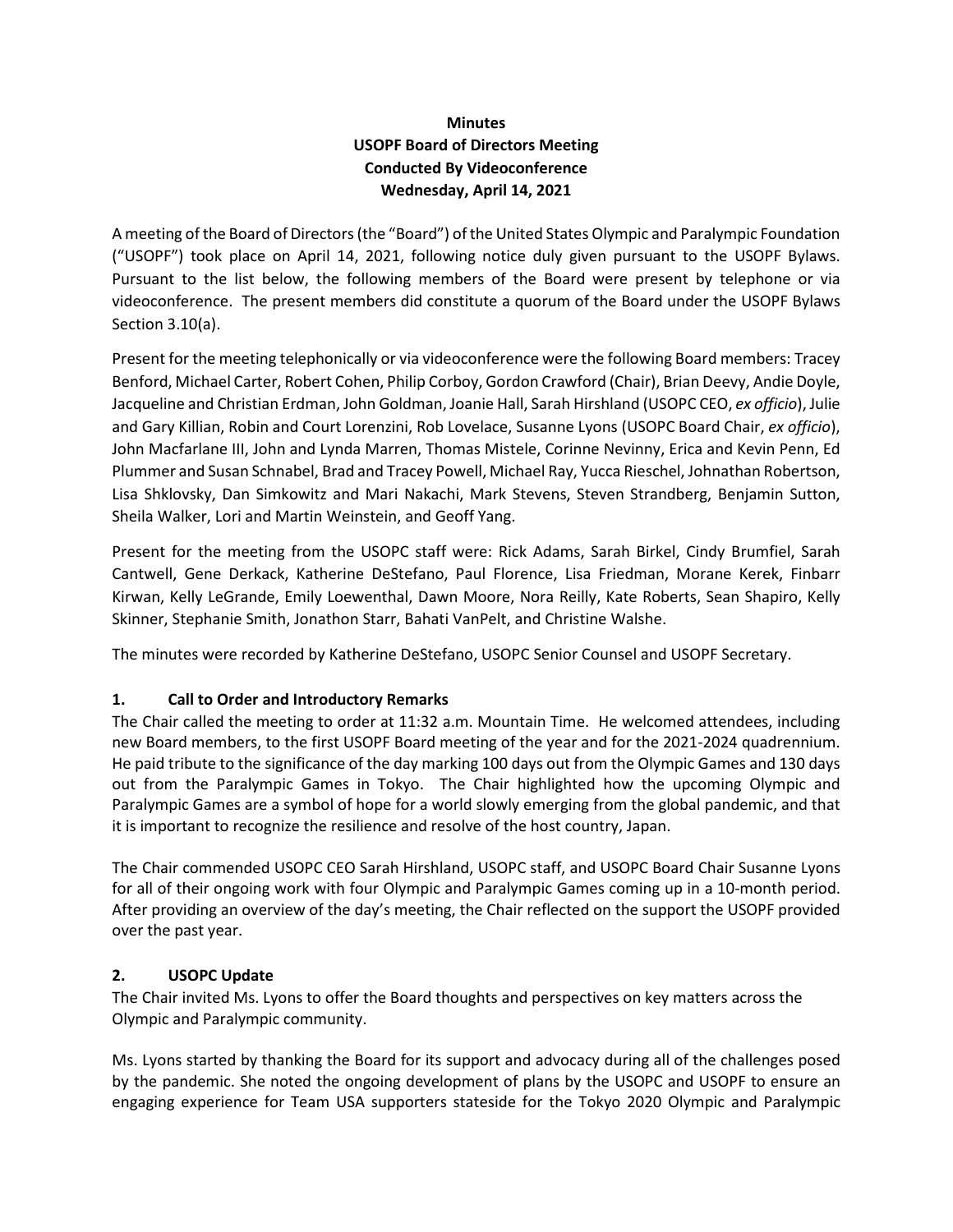Games. Ms. Lyons then highlighted the important work being done by the International Olympic Committee (IOC), International Paralympic Committee (IPC), and National Olympic Committees (NOCs), including the USOPC, to coordinate the intricate details to help athletes arrive safely In Tokyo this summer to compete and live out their hopes and dreams.

Next, Ms. Lyons updated the Board on discussions relating to a potential boycott of the 2022 Winter Games in Beijing, China. She noted that the USOPC continues to navigate the geopolitical climate surrounding the Beijing Games. Specifically, Ms. Lyons offered that the USOPC continues to recognize the strong interest in the human rights concerns, and, from the USOPC's perspective, an outright boycott of the Beijing Games is not the answer as it would cause severe damage to athletes who work so hard to compete.

Ms. Lyons then briefed the Board on the recent release of the U.S. Olympic and Paralympic Trials Participation Rules for Racial and Social Demonstrations as the Rules outline criteria for athletes to make informed choices about their own forms of expression. Briefly, Ms. Lyons touched on Brisbane, Australia being the preferred host candidate for the 2032 Summer Olympics under the new Games selection process approved in 2019.

Lastly, on USOPC's Board governance, Ms. Lyons provided an update on the USOPC's strategic initiatives over the next four years and the recent appointments to the Congressional Commission on the State of U.S. Olympics and Paralympics established to ensure transparency in the USOPC's initiatives and governance reform.

At this point, Ms. Lyons turned it over to Ms. Hirshland who reiterated the milestone of reaching 100 days until the Olympic Games and 130 days until the Paralympic Games in Tokyo. Ms. Hirshland highlighted the launch of the 100 days out campaign with the USOPC showcasing the diversity and individuality of Team USA. Additionally, Ms. Hirshland added that the shift in energy will begin as corporate sponsors start to amplify their messaging in excitement for Tokyo. She then stressed that the USOPC's focus is on executing the Tokyo Games with excellence for Team USA athletes in Tokyo and building engagement for Team USA supporters domestically.

Ms. Hirshland next offered a report on other priorities including the Racial and Social Demonstration Rules, the revisions to the IOC's Rule 40 allowing for increased earning opportunities for athletes, and the launch of the USOPC's Athlete Marketing Platform (AMP) to connect corporate sponsors and athletes to help drive these additional earning opportunities for Team USA athletes.

She went on to provide an overview of the upcoming Olympic and Paralympic trials, noting the COVID-19 protocols in place and how the USOPC is educating athletes and managing the policies, protocols, health guidance, and challenges that arise. Ms. Hirshland added that the NGBs have shown incredible resilience.

Lastly, Ms. Hirshland noted that the USOPC staff and leadership continue to manage the long-term financial stability of the organization, along with planning and preparing for any outcome of the Tokyo and Beijing Games as the staff has been doing for last year. She recognized that there would be financial implications for the USOPF as a result of the no spectator policy in Tokyo, but appreciates the donors who have stepped up and the Development staff's optimism in meeting the challenges.

The Chair offered a preamble to USOPC Chief Financial Officer and USOPF Treasurer Morane Kerek's presentation by reporting to the Board on the Executive Committee meeting held on March 22, 2021.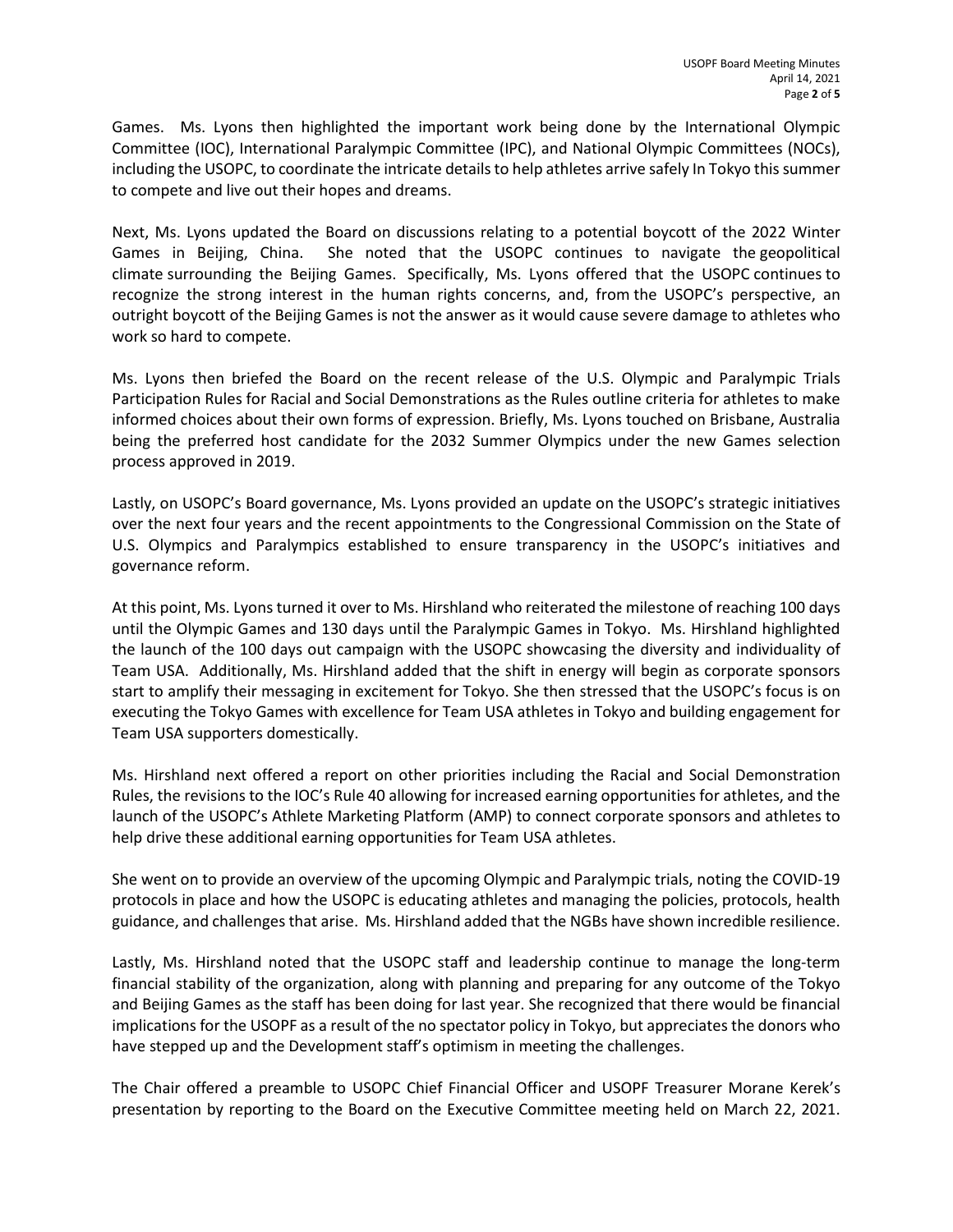Before turning it over to Ms. Kerek, the Chair referred to the draft meeting minutes from the March 20, 2020 and December 4, 2020 meetings provided in the advanced materials and invited a motion for the Board to approve them. The motion was duly made, seconded, and unanimously approved.

## **3. USOPF Finance Report**

Referring to advance materials for the meeting, Ms. Kerek reported to the Board on the financial impact of the unwinding the Tokyo Hospitality Program. She reviewed the implications to the USOPF's financial statements, noting the two options currently available to donors based on the guidance previously discussed at the Executive Committee meeting on March 22, 2021. In covering the two options for donors to either convert their hospitality payments to a one-time gift or to wait for a refund and then convert their hospitality payments to a one-time gift, Ms. Kerek presented a case study of a typical trustee to illustrate the impact to the USOPF's financial statements. She detailed how the hospitality programs are not profit generators and how the unwinding of the Tokyo Hospitality Program will now affect the USOPF's cost-per-dollar raised.

Based on her understanding of the recent calls and communications that the USOPF's Major Gift Officers have had with donors, Ms. Kerek highlighted the variety of other potential options that have been raised at this time and the possible financial effects. She also recognized the importance of balancing the USOPF's financial obligations with overall donor morale.

Board discussion on these topics followed, during which Board members and Ms. Kerek exchanged information, perspectives, and ideas on the above-mentioned options and other possible options for donors, the tax implications of various options, the nuances of individual donor's situations, maintaining donor enthusiasm throughout the process, and recognizing the most important priority of supporting Team USA's Olympians and Paralympians to be able to safely compete in Tokyo this summer and beyond.

Before introducing USOPC Chief Development Officer and USOPF President Christine Walshe, the Chair thanked Ms. Kerek and staff for their thoughtfulness and effort in working through the nuances presented in the unwinding of the Tokyo Hospitality Program.

#### **4. Development Overview**

Next, Ms. Walshe introduced a video presentation featuring Team USA Olympians and Paralympians that was created as part of the USOPC's rebranding strategy to showcase the range of diversity of Team USA athletes on and off the field of play.

After the video presentation, Ms. Walshe reflected on its inspiration and thanked the Board for their ongoing advocacy, leadership, and generosity. Referring to advance materials for the meeting, Ms. Walshe reviewed the current 2021 first quarter fundraising results, highlighted the overall fundraising goal for 2021, and discussed current giving initiatives. She then offered an overview of fundraising by various program initiatives, including new opportunities for sponsorship marketing-related donations, discussed plans to continue to grow the mid-major fundraising program and launch a new initiative geared at the next generation of donors, and highlighted the importance of diversifying the Foundation's donor base.

Lastly, Ms. Walshe described ways in which the Board can help generate new support and referrals, and noted that the slides being displayed were a scaled down version of the entire presentation that was made available to the Board in advance of the meeting.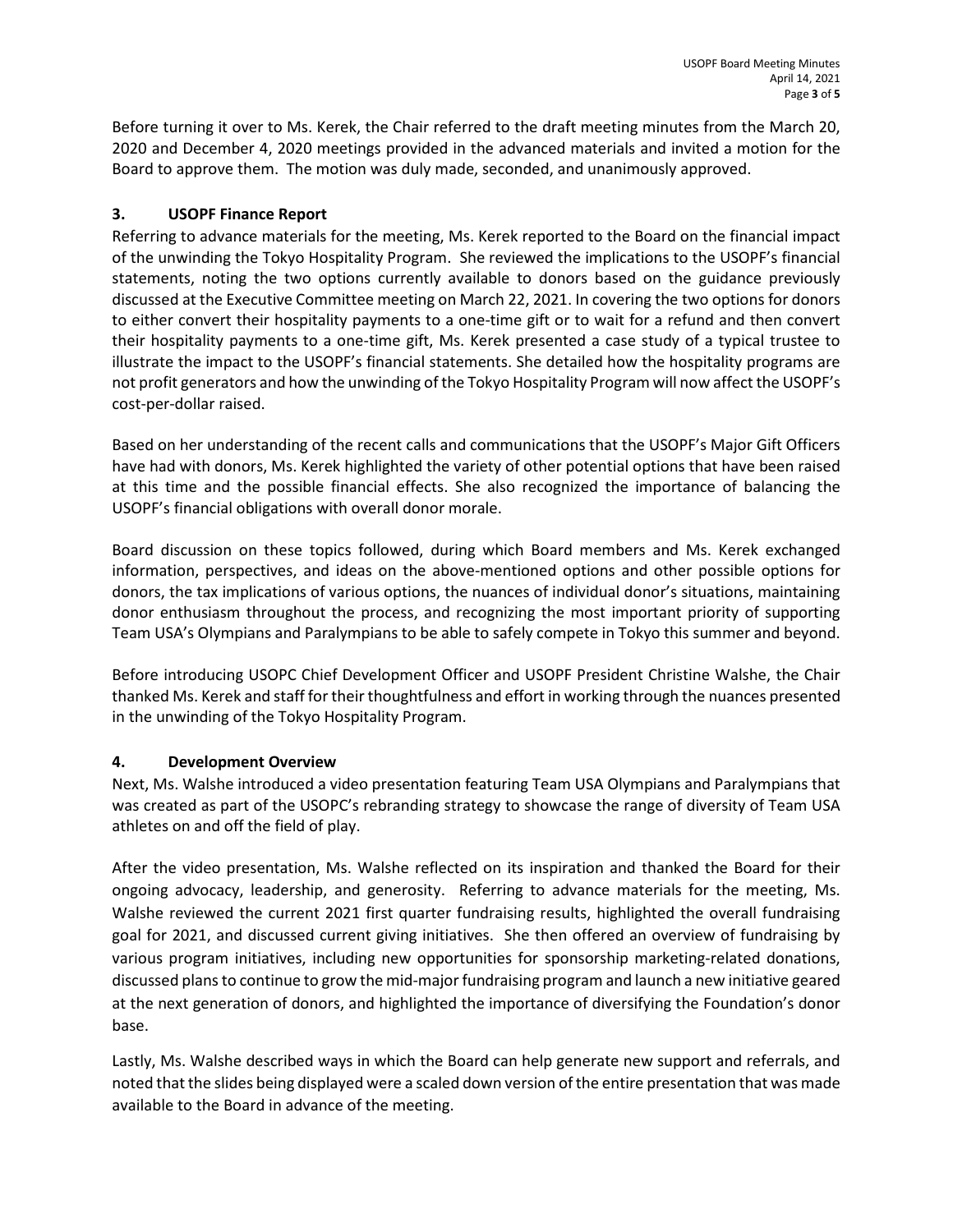## **5. Tokyo Domestic Hospitality Program**

Next, Ms. Walshe introduced Paul Florence, Senior Vice President, Strategy & Operations, who reiterated his thanks to Board for their support, patience, and understanding throughout the process of interpreting the ramifications of the decision not to allow foreign spectators in Tokyo for the Olympic and Paralympic Games this summer. He added that the Development team has been and will continue reaching out to donors to have one-on-one conversations for the purpose of discussing donors' specific Tokyo Hospitality situations in order to reach a fair and equitable outcome for everyone involved, which may take some time.

Referring to advance materials for the meeting, Mr. Florence updated the Board on activation of the Tokyo Domestic Hospitality Program. He discussed the plans being developed to support Team USA from home, noting three pillars that the USOPF is focusing on: gathering, connecting, and engaging. Mr. Florence also reviewed other opportunities for the Board and donors to stay engaged in the lead up to Tokyo, including attending or viewing upcoming Olympic and Paralympic Trials, or hosting a viewing party or other Team USA celebration.

### **6. Tokyo High Performance**

Mr. Florence introduced Finbarr Kirwan, Vice President of Summer Sport, to provide an update on Tokyo High Performance and Team USA's Tokyo delegation. Mr. Kirwan referred to advance materials for the meeting in reporting on the High Performance team's preparation for Tokyo, the upcoming Olympic Trials schedule and other key dates, and efforts to continue testing and protocols related to COVID-19 to ensure that athletes can safely compete.

After Mr. Kirwan highlighted three Team USA athletes to watch in upcoming Olympic Trials, Board discussion on these topics followed, including the process for athlete qualification and selection if a world cup or world championship is cancelled due to COVID-19 concerns, the progress of Team USA athletes receiving vaccinations prior to Tokyo and the USOPC's availability to assistant athletes in that regard, the Team USA team sports that have already qualified for Tokyo, and the need to continue to expand and provide resources for Paralympic sport development.

#### **7. Winter Sport Update**

Vice President of Winter Sport Kelly Skinner offered his thanks to the Board for their time, energy, and understanding of the Olympic & Paralympic movement, specifically as it relates to Winter Sport. Referring to advance materials for the meeting, he reported on Team USA in Winter Sport, focusing on the five key Winter Sport disciplines, and reflected on Team's USA historical performances at the Winter Games. Mr. Skinner talked further about ramping up exposure to Winter Sport in the United States earlier in athletes' lives, increasing the Winter Sport coaching pool, the addition of twenty-five new medal events in the Olympic program, and the need for the USOPC to diversify and increase its investment. Next, he provided an overview to the Board on the purpose and priority areas of the Winter Sport Working Group, and how Board members' expertise, time, and critical thinking could be beneficial to the Winter Sport Working Group. Lastly, Mr. Skinner shared his excitement for Beijing 2022 and the Team USA athletes and teams that have already qualified to compete.

#### **8. Adjournment**

Closing the discussion, the Chair thanked Board members and staff for their very engaged and helpful discussions during the day's meeting. He looked forward to working with the Board in the upcoming quadrennium to continue cultivating active engagement from donors and celebrating Team USA athletes.